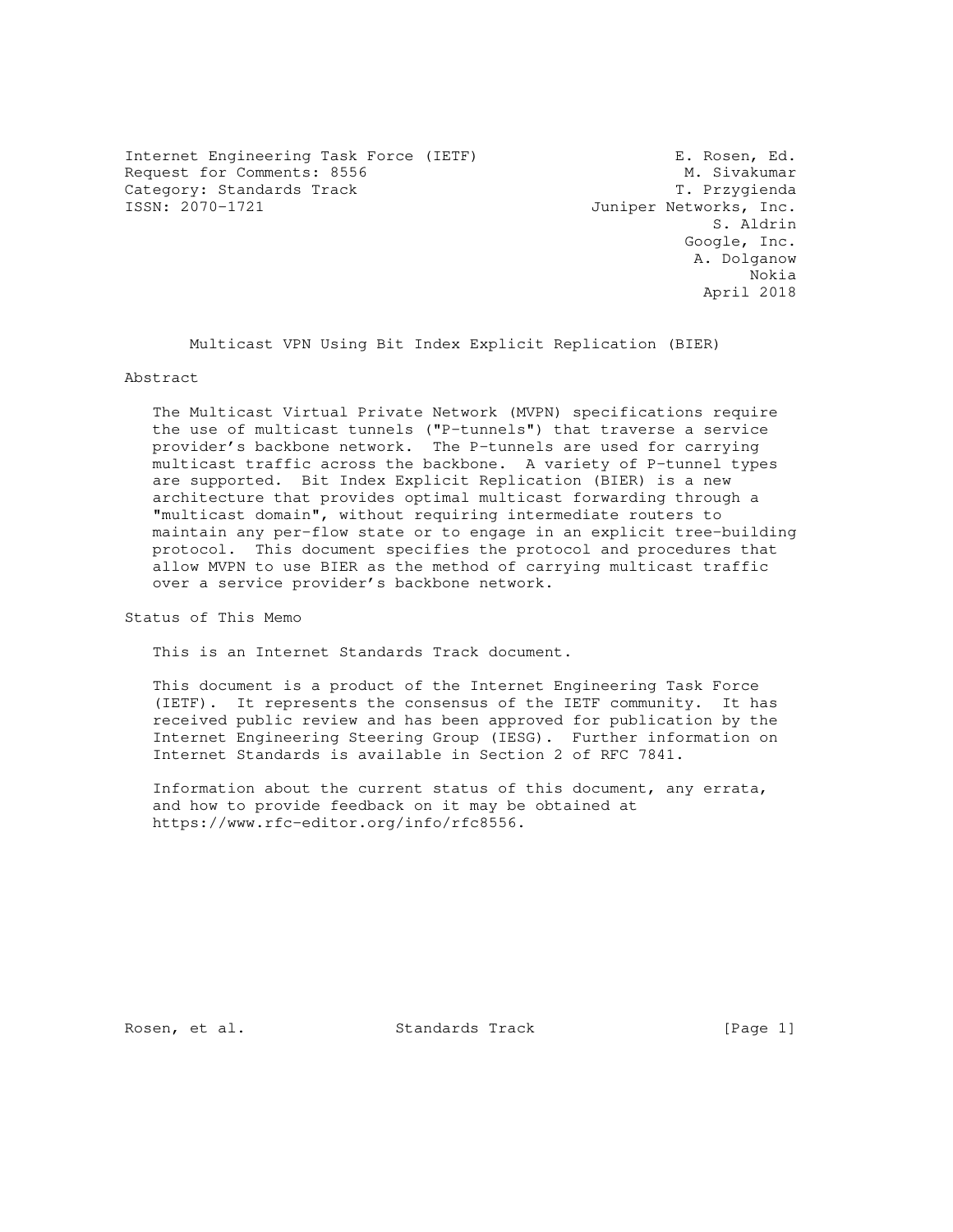Copyright Notice

 Copyright (c) 2018 IETF Trust and the persons identified as the document authors. All rights reserved.

 This document is subject to BCP 78 and the IETF Trust's Legal Provisions Relating to IETF Documents

 (https://trustee.ietf.org/license-info) in effect on the date of publication of this document. Please review these documents carefully, as they describe your rights and restrictions with respect to this document. Code Components extracted from this document must include Simplified BSD License text as described in Section 4.e of the Trust Legal Provisions and are provided without warranty as described in the Simplified BSD License.

Table of Contents

| Introduction                                                               |  | 3  |
|----------------------------------------------------------------------------|--|----|
| Use of the PMSI Tunnel Attribute in $x$ -PMSI A-D Routes $\ldots$ .<br>2.1 |  | 5  |
| 2.1                                                                        |  | 7  |
|                                                                            |  | 9  |
| 2.2.1. Using the LIR Flag $\ldots$                                         |  | 10 |
| Using the LIR-pF Flag<br>2, 2, 2,                                          |  | 10 |
| Use of the PMSI Tunnel Attribute in Leaf A-D Routes<br>3.                  |  | 11 |
| 4.<br>Data Plane                                                           |  | 12 |
| 4.1. Encapsulation and Transmission                                        |  | 12 |
|                                                                            |  | 14 |
| 4.2.1. At a BFER That Is an Egress PE                                      |  | 14 |
| 4.2.2. At a BFER That Is a P-tunnel Seqmentation Boundary.                 |  | 14 |
| 5.                                                                         |  | 15 |
| 6.                                                                         |  | 15 |
| 7.                                                                         |  | 15 |
| Normative References<br>7.1                                                |  | 15 |
| 7.2. Informative References                                                |  | 16 |
|                                                                            |  | 16 |
|                                                                            |  | 16 |
|                                                                            |  | 17 |

Rosen, et al. Standards Track [Page 2]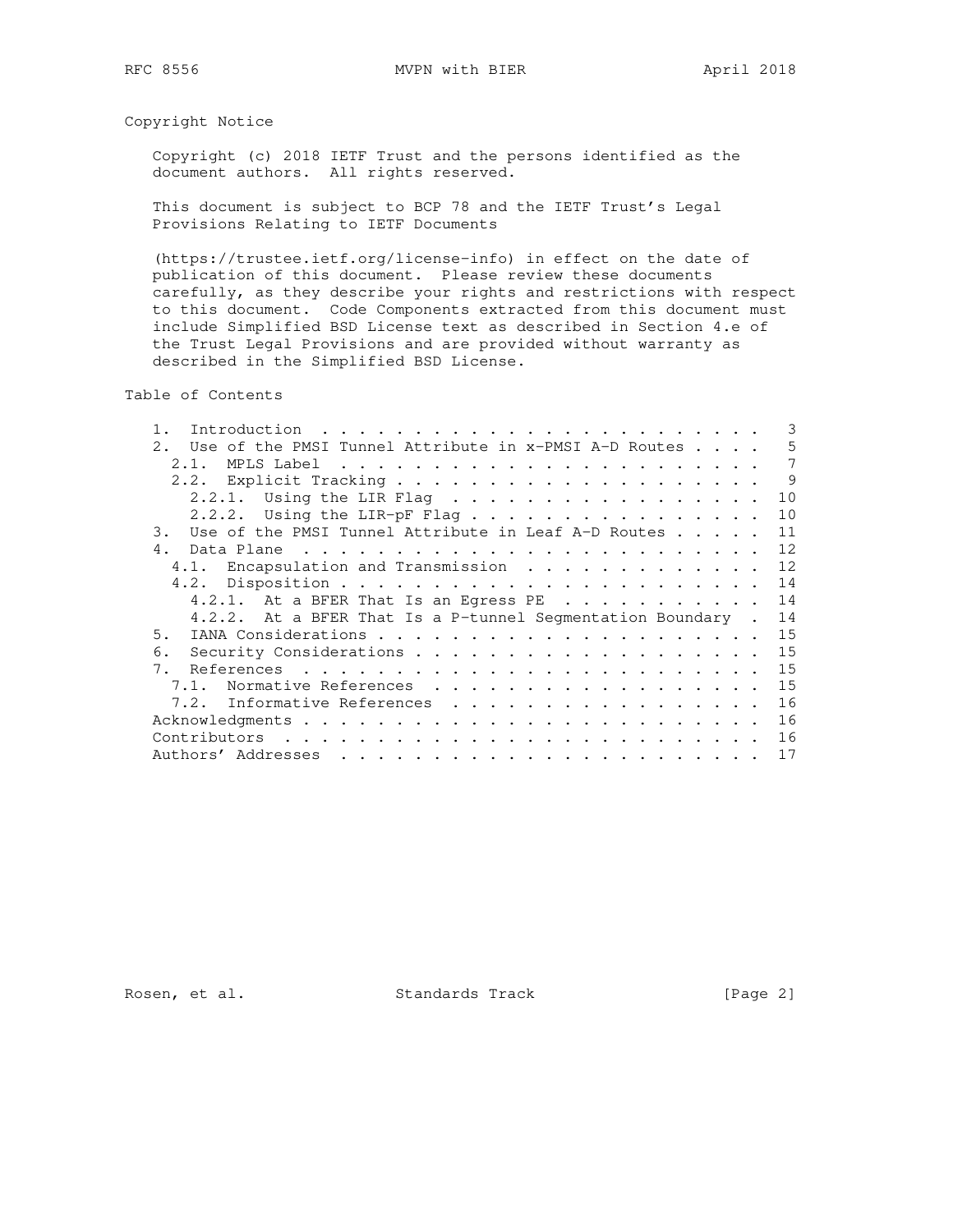## 1. Introduction

 [RFC6513] and [RFC6514] specify the protocols and procedures that a Service Provider (SP) can use to provide Multicast Virtual Private Network (MVPN) service to its customers. Multicast tunnels are created through an SP's backbone network; these are known as "P-tunnels". The P-tunnels are used for carrying multicast traffic across the backbone. The MVPN specifications allow the use of several different kinds of P-tunnel technology.

 Bit Index Explicit Replication (BIER) ([RFC8279]) is an architecture that provides optimal multicast forwarding through a "multicast domain", without requiring intermediate routers to maintain any per flow state or to engage in an explicit tree-building protocol. The purpose of the current document is to specify the protocols and procedures needed in order to provide MVPN service using BIER to transport the multicast traffic over the backbone.

 Although BIER does not explicitly build and maintain multicast tunnels, one can think of BIER as using a number of implicitly created tunnels through a "BIER domain". In particular, one can think of there as being one Point-to-Multipoint (P2MP) tunnel from each Bit Forwarding Ingress Router (BFIR) to all the Bit Forwarding Egress Routers (BFERs) in the BIER domain, where a BIER domain is generally co-extensive with an IGP network. These "tunnels" are not specific to any particular VPN. However, the MVPN architecture provides protocols and procedures that allow the traffic of multiple MVPNs to be aggregated on a single P-tunnel. In this document, we specify how to use these multi-VPN aggregation procedures to enable BIER to transport traffic from multiple MVPNs.

 MVPN traffic must sometimes traverse more than one IGP domain, whereas BIER only carries multicast traffic within a single IGP domain. However, the MVPN specifications allow P-tunnels to be segmented (the concept of MVPN segmentation is defined in [RFC6513] and [RFC6514]), where the segmentation points may either be Autonomous System Border Routers (ASBRs) as described in [RFC6514], or Area Border Routers (ABRs) as described in [RFC7524]. As long as the segmentation points are capable of acting as BFIRs and BFERs, BIER can be used to provide some or all of the segments of a P-tunnel.

 Procedures to support MVPN customers who are using Bidirectional PIM (BIDIR-PIM) are outside the scope of this document.

Rosen, et al. Standards Track [Page 3]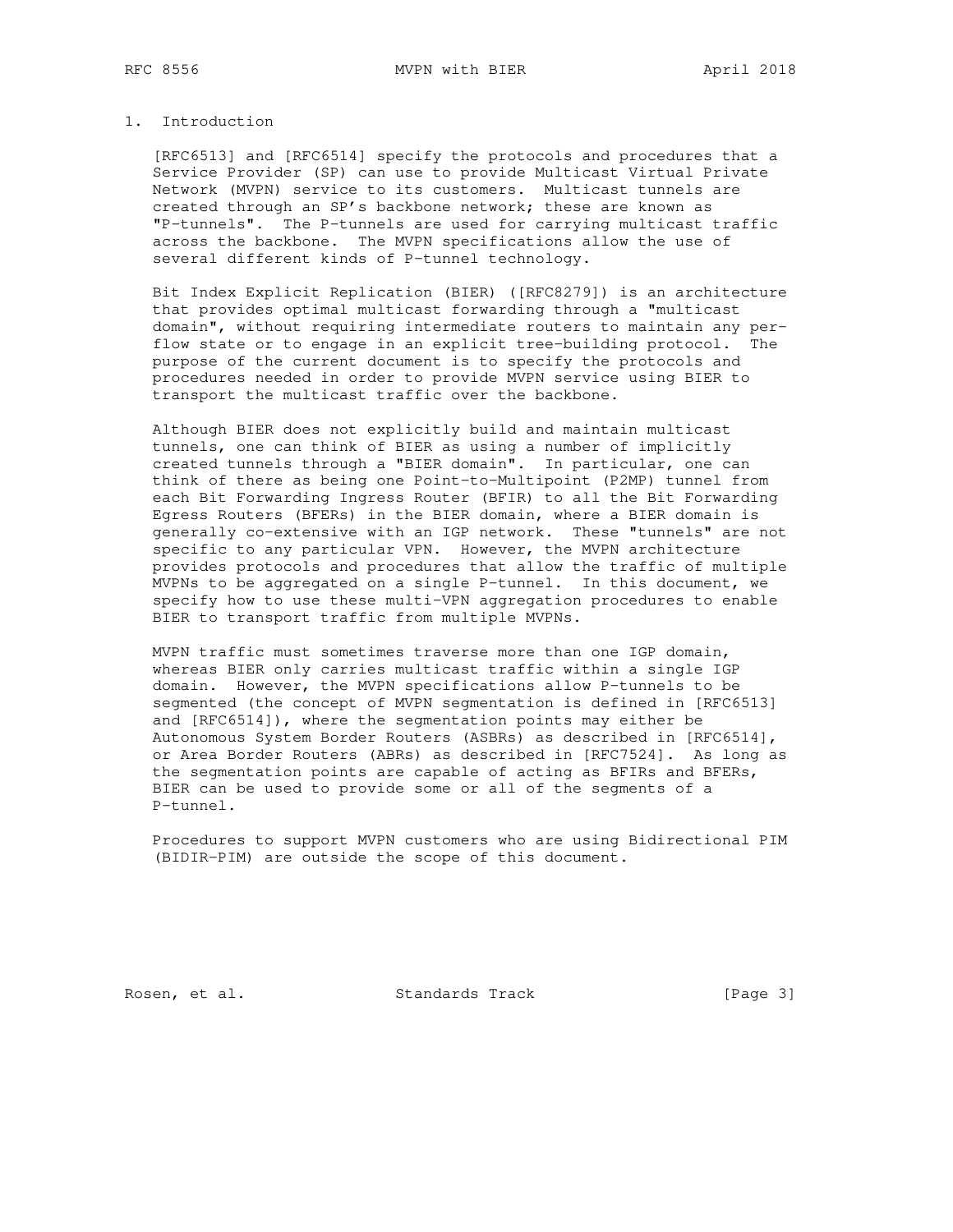This document uses the following terminology from [RFC8279]:

- o BFR: Bit-Forwarding Router.
- o BFIR: Bit-Forwarding Ingress Router.
- o BFER: Bit-Forwarding Egress Router.

This document uses the following terminology from [RFC6513]:

- o MVPN: Multicast Virtual Private Network -- a VPN [RFC4364] in which multicast service is offered.
- o P-tunnel: A multicast tunnel through the network of one or more SPs. P-tunnels are used to transport MVPN multicast data
- o PMSI: Provider Multicast Service Interface. PMSI is an abstraction that represents a multicast service for carrying packets. A PMSI is instantiated via one or more P-tunnels.
- o C-S: A multicast source address, identifying a multicast source located at a VPN customer site.
- o C-G: A multicast group address used by a VPN customer.
- o C-flow: A customer multicast flow. Each C-flow is identified by the ordered pair (source address, group address), where each address is in the customer's address space. The identifier of a particular C-flow is usually written as (C-S,C-G).

 Sets of C-flows can be identified by the use of the "C-\*" wildcard (see  $[RFC6625])$ , e.g.,  $(C-*$ ,  $C-G)$ .

- o I-PMSI A-D Route: Inclusive PMSI Auto-Discovery route. Carried in BGP Update messages, these routes are used to advertise the default P-tunnel for a particular MVPN.
- o S-PMSI A-D route: Selective PMSI Auto-Discovery route. Carried in BGP Update messages, these routes are used to advertise the fact that particular C-flows are bound to (i.e., are traveling through) particular P-tunnels.
- o x-PMSI A-D route: A route that is either an I-PMSI A-D route or an S-PMSI A-D route.
- o Leaf A-D route: A route that a multicast egress node sends in order to join a particular P-tunnel.

Rosen, et al. Standards Track [Page 4]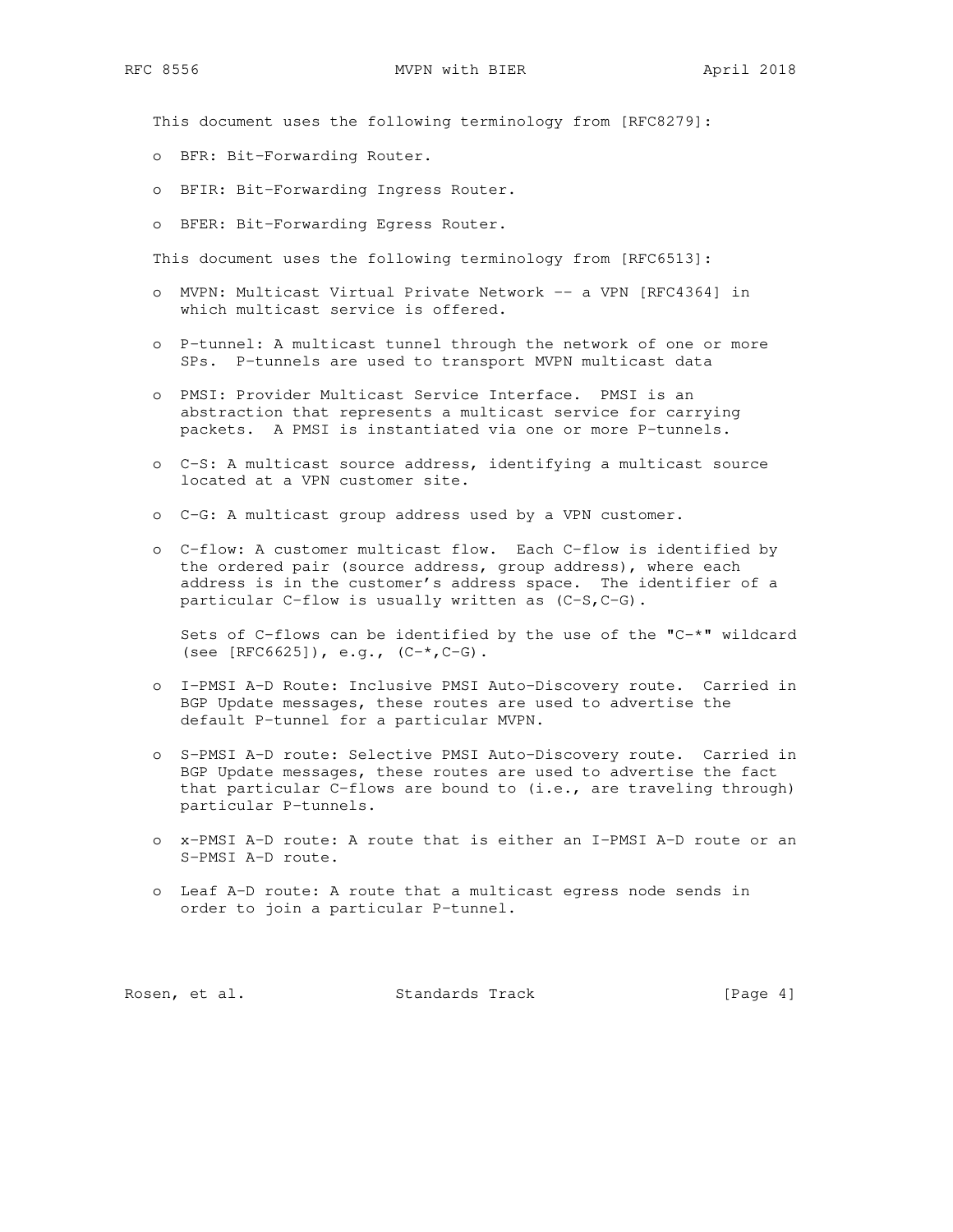o PMSI Tunnel attribute (PTA): In an x-PMSI A-D route, the Network Layer Reachability Information (NLRI) of the route identifies a PMSI. The BGP attribute known as the PMSI Tunnel attribute is attached to such a route in order to identify a particular P-tunnel that is associated with the PMSI. When C-flows of multiple VPNs are carried in a single P-tunnel, this attribute also carries the information needed to multiplex and demultiplex the C-flows. A PTA can also be carried by a Leaf A-D root. In this case, it contains information that is needed in order for the originator of the route to join the specified P-tunnel.

 The key words "MUST", "MUST NOT", "REQUIRED", "SHALL", "SHALL NOT", "SHOULD", "SHOULD NOT", "RECOMMENDED", "NOT RECOMMENDED", "MAY", and "OPTIONAL" in this document are to be interpreted as described in BCP 14 [RFC2119] [RFC8174] when, and only when, they appear in all capitals, as shown here.

2. Use of the PMSI Tunnel Attribute in x-PMSI A-D Routes

 As defined in [RFC6514], the PMSI Tunnel attribute (PTA) carried by an x-PMSI A-D route identifies the P-tunnel that is used to instantiate a particular PMSI. If a PMSI is to be instantiated by BIER, the PTA is constructed by a BFIR.

 If segmented P-tunnels are not being used, the PTA attached to a given x-PMSI A-D route is constructed by the router that originated the route (typically by the ingress Provider Edge (PE) router), and the PTA is not changed as the route is propagated.

 If segmented P-tunnels are being used, the PTA attached to a given x-PMSI A-D route by the route's originator may be replaced at a segmentation point (a BFER) by a PTA identifying the next segment of the P-tunnel. If the next segment of the P-tunnel is instantiated by BIER, the segmentation point serves as the BFIR for that next segment.

 In either case, a PTA is constructed by a BFIR as follows (see Figure 1):

The PTA contains the following fields:

 o Tunnel Type: IANA has assigned 0x0B as the tunnel type codepoint for "BIER" in the "P-Multicast Service Interface Tunnel (PMSI Tunnel) Tunnel Types" registry. This codepoint is used to indicate that the PMSI is instantiated by BIER.

 Although BIER does not actually create tunnels, the MVPN procedures treat BIER as if it were a type of tunnel.

Rosen, et al. Standards Track [Page 5]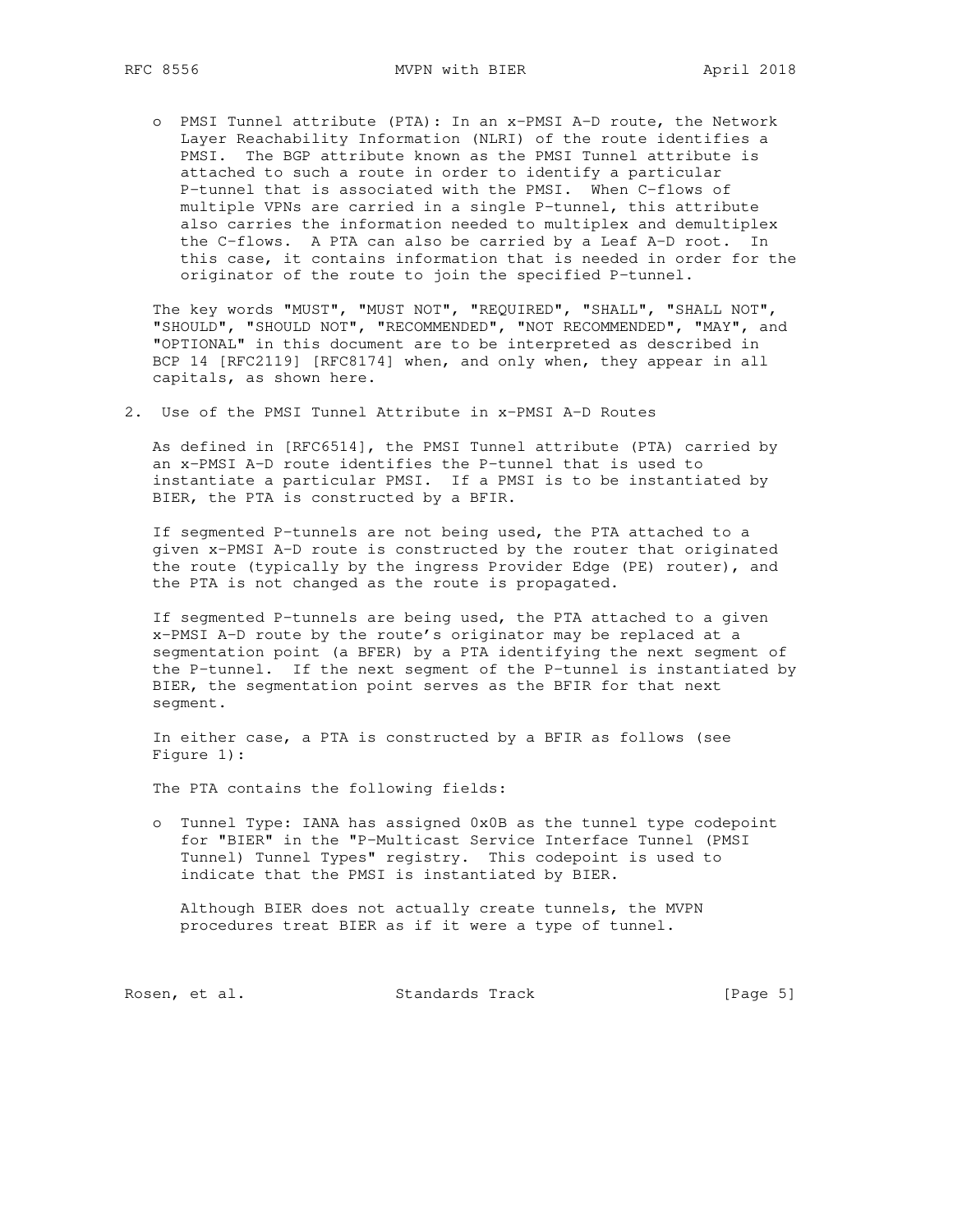RFC 8556 MVPN with BIER April 2018

- o Tunnel Identifier: When the tunnel type is BIER, this field contains three subfields:
	- 1. The first subfield is a single octet, containing a BIER sub-domain-id (see [RFC8279]). This indicates that packets sent on the PMSI will be sent on the specified BIER sub-domain. How that sub-domain is chosen is outside the scope of this document.
	- 2. The second subfield is a two-octet field containing the BFR-id in the sub-domain identified in the first subfield of the router that is constructing the PTA.
	- 3. The third subfield is the BFR-prefix (see [RFC8279]) of the router (a BFIR) that is constructing the PTA. The BFR-prefix will either be a /32 IPv4 address or a /128 IPv6 address. Whether the address is IPv4 or IPv6 can be inferred from the total length of the PTA.

 The BFR-prefix need not be the same IP address that is carried in any other field of the x-PMSI A-D route, even if the BFIR is the originating router of the x-PMSI A-D route.

 Failure to properly set the Tunnel Identifier field cannot be detected by the protocol and will result in improper delivery of the data packets sent on the PMSI.

 o MPLS Label: This field MUST contain an upstream-assigned non-zero MPLS label. It is assigned by the router (a BFIR) that constructs the PTA. Constraints on the way in which a BFIR selects this label are discussed in Section 2.1.

 Failure to follow the constraints on label assignment cannot be detected by the protocol and may result in improper handling of data packets by the egress PE routers.

- o Flags: When the tunnel type is BIER, two of the flags in the PTA Flags field are meaningful. Details about the use of these flags can be found in Section 2.2.
	- \* Leaf Information Required per Flow (LIR-pF): This flag is introduced in [RFC8534]. A BFIR SHOULD NOT set this flag UNLESS it knows that all the BFERs in the BIER domain (or at least all the BFERs to which it needs to transmit) support this flag. (How this is known is outside the scope of this document.) Procedures for the use of this flag are given in Section 2.2.2. Support for this flag is OPTIONAL.

Rosen, et al. Standards Track [Page 6]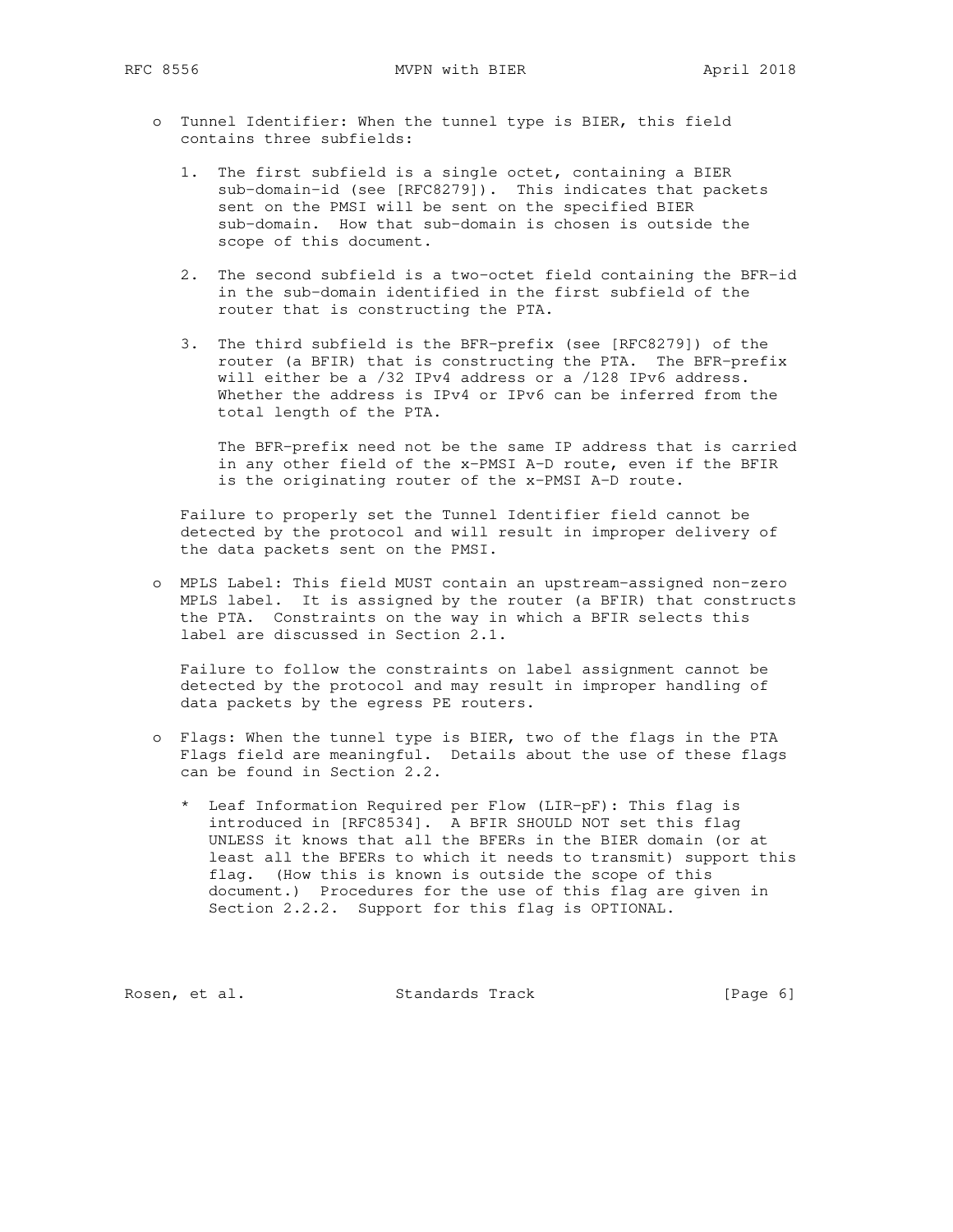\* Leaf Information Required (LIR): see Section 2.2.1.

| Flags (1 octet)                              |                      |  |
|----------------------------------------------|----------------------|--|
| Tunnel Type = $0x0B$ (1 octet)<br>---------- |                      |  |
| MPLS Label (3 octets)                        |                      |  |
| Sub-domain-id (1 octet)                      |                      |  |
| BFR-id (2 octets)                            | Tunnel<br>Identifier |  |
| BFR-prefix (4 or 16 octets)                  |                      |  |
|                                              |                      |  |

Figure 1: PMSI Tunnel Attribute for BIER

 If a PTA specifying tunnel type BIER is attached to an x-PMSI A-D route, the route MUST NOT be distributed beyond the boundaries of a BIER domain. That is, any routers that receive the route must be in the same BIER domain as the originator of the route. If the originator is in more than one BIER domain, the route must be distributed only within the BIER domain in which the BFR-prefix in the PTA uniquely identifies the originator. As with all MVPN routes, distribution of these routes is controlled by the provisioning of Route Targets (RTs). Thus, the requirement expressed in this paragraph is really a requirement on the way the Route Targets are provisioned.

2.1. MPLS Label

The MPLS Label carried in the PTA is an upstream-assigned label.

 If two PTAs contain the same BFR-prefix in their respective Tunnel Identifier fields, then the labels carried in those PTAs MUST come from the same label space (see Section 7 of [RFC5331]). An implementation may choose to use this fact when setting up the tables it uses to interpret the upstream-assigned labels.

 Suppose that a BFIR attaches a PTA to each of two x-PMSI A-D routes, and both PTAs specify a tunnel type of BIER.

 o If the two routes do not carry the same set of RTs, then their respective PTAs MUST contain different MPLS label values.

Rosen, et al. Standards Track [Page 7]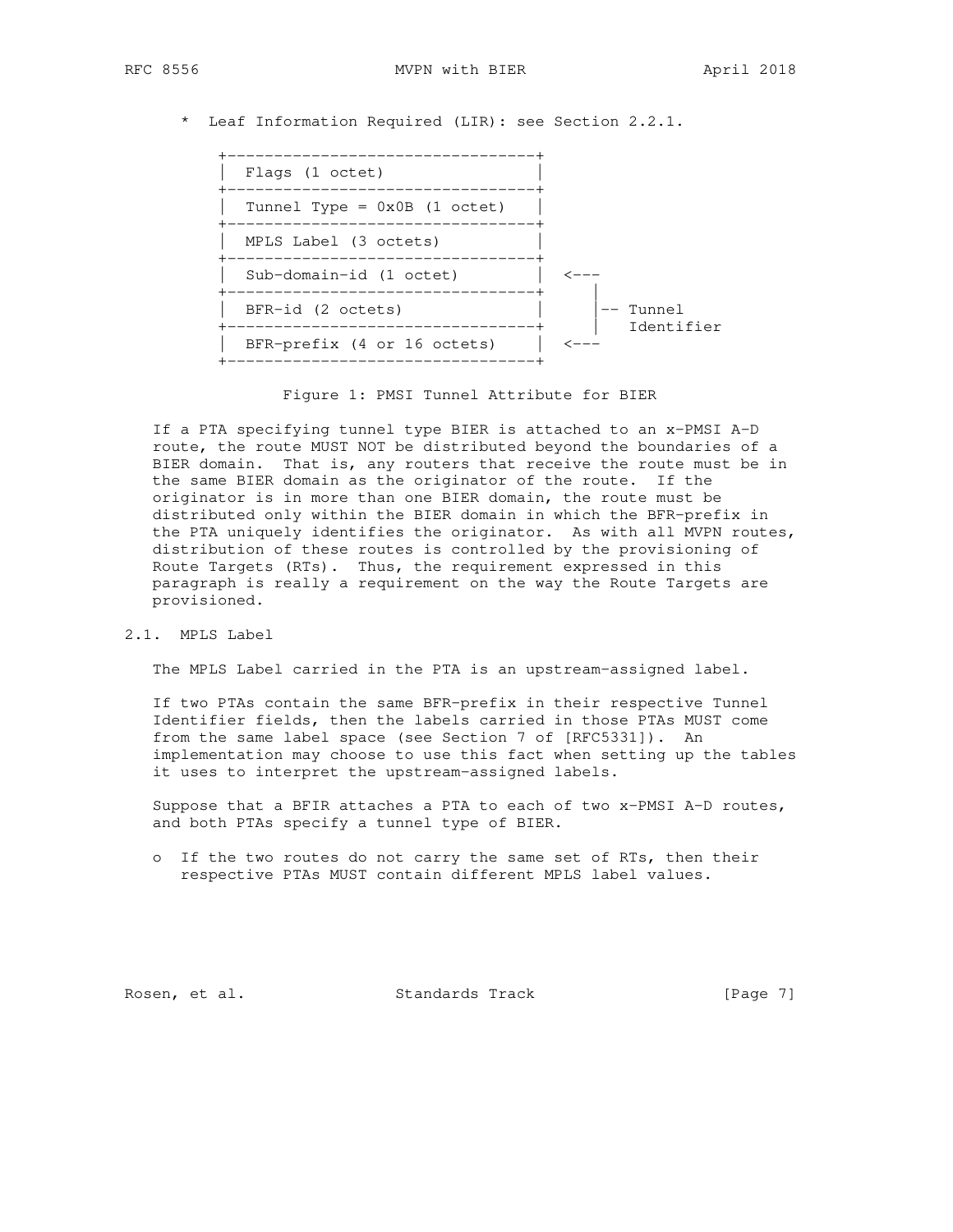- o If the two routes do not have the same Address Family Identifier (AFI) value, then their respective PTAs MUST contain different MPLS label values. This ensures that when an egress PE receives a data packet with the given label, the egress PE can infer from the label whether the payload is an IPv4 packet or an IPv6 packet.
- o If the BFIR is an ingress PE supporting MVPN extranet ([RFC7900]) functionality, and if the two routes originate from different VPN Routing and Forwarding tables (VRFs) on this ingress PE, then the respective PTAs of the two routes MUST contain different MPLS label values.
- o If the BFIR is an ingress PE supporting the "Extranet Separation" feature of MVPN extranet (see Section 7.3 of [RFC7900]), and if one of the routes carries the "Extranet Separation" extended community but the other does not, then the respective PTAs of the two routes MUST contain different MPLS label values.
- o If segmented P-tunnels are being used, then the respective PTAs of the two routes MUST contain different MPLS label values whenever the respective NLRIs of the two routes are not identical. The MPLS label can then be used at the next segmentation point to switch packets from one P-tunnel segment directly to the next, without requiring the segmentation points to contain any other multicast forwarding state. This is explained further below; see also Section 4.

When segmented P-tunnels are being used, a segmentation point, call it "B1", may receive an x-PMSI A-D route whose PTA specifies BIER from within a given BIER domain. This means that BIER is being used for the previous segment of a segmented P-tunnel. If the next segment is also of type BIER, B1 will be the BFIR for the next segment. That is, B1 is a BFER of one BIER domain (corresponding to the previous segment) and a BFIR of another BIER domain (corresponding to the next segment). B1 needs to replace the PTA of the x-PMSI A-D route with a new PTA, specifying its own BFR-prefix and specifying an upstream-assigned label assigned by B1 itself.

Suppose that B1 has received two x-PMSI A-D routes, R1 and R2, where:

- o R1 and R2 each have a PTA specifying BIER.
- o R1's PTA specifies BFR-prefix B2 and Label L2.
- o R2's PTA specifies BFR-prefix B3 and Label L3.

Rosen, et al. Standards Track [Page 8]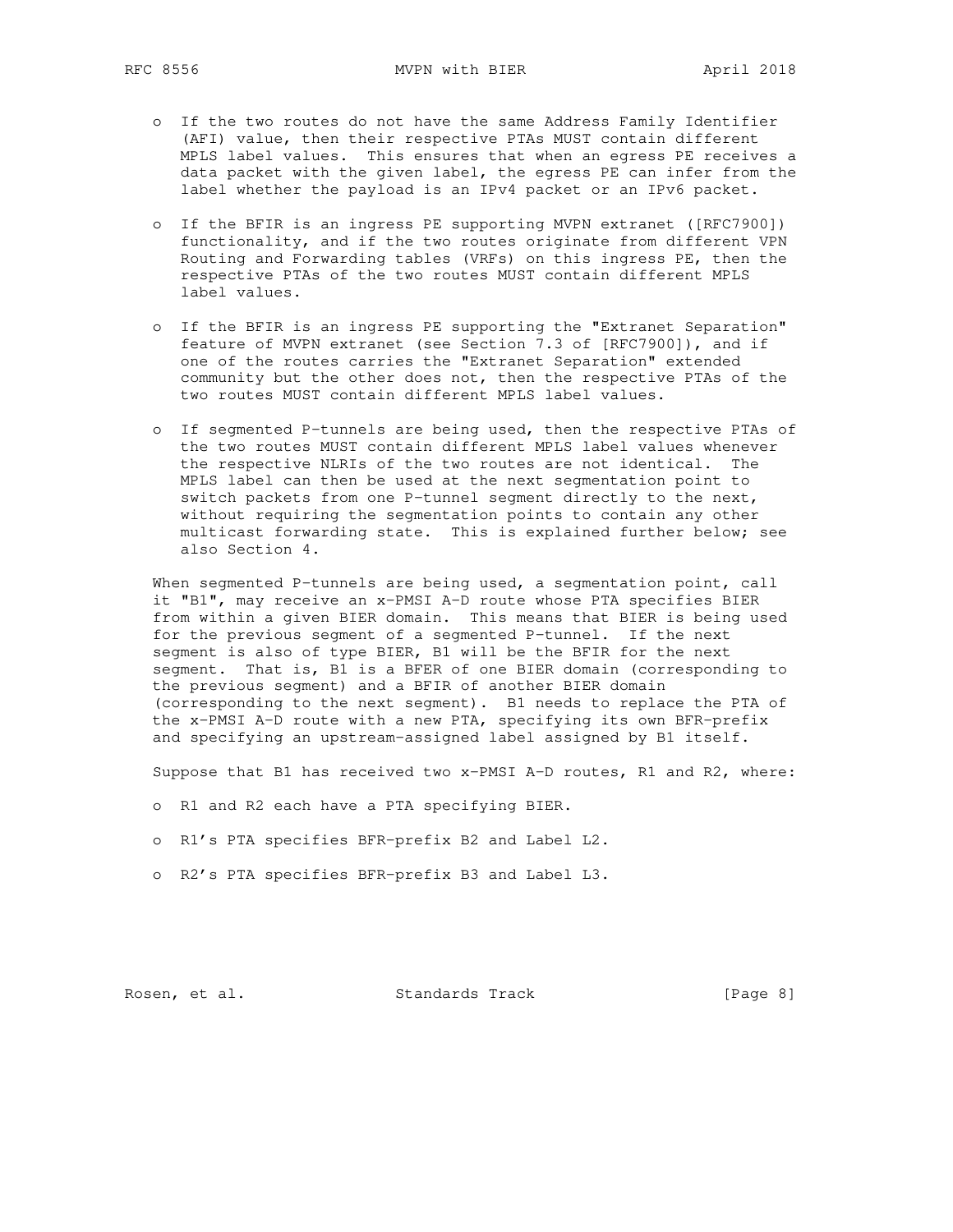Suppose B1 decides to propagate both R1 and R2, replacing each PTA with a new PTA specifying BIER. Suppose these new PTAs specify labels L4 and L5,respectively. Then L4 and L5 MUST be different (upstream-assigned) label values, UNLESS both of the following conditions hold:

- o R1 and R2 have the same value in the Originating Router field of their respective NLRIs, and
- o B2 is equal to B3, and
- o L2 is equal to L3.

 The segmentation point (B1, in this example) MUST also program its data plane appropriately. For example, when:

- o B1 receives a BIER packet for which it is a BFER, and
- o the BIER header specifies the BFIR-id that corresponds to B2, and
- o the BIER payload is an MPLS packet with upstream-assigned label, and
- o the top label value is L2,

 then the data plane must be programmed to replace L2 with L4 and to re-encapsulate the packet in a BIER header with B1's BFR-id in the BFIR-id field. The BitString of the new BIER header is determined by applying the procedures for MVPN explicit tracking (see Section 2.2) in the BIER domain of the next segment, i.e., in the BIER domain for which B1 is the BFIR).

2.2. Explicit Tracking

 When using BIER to transport an MVPN data packet through a BIER domain, an ingress PE functions as a BFIR (see [RFC8279]). The BFIR must determine the set of BFERs to which the packet needs to be delivered. This can be done in either of two ways:

- 1. Using the explicit tracking mechanism based on the "Leaf Information Required" flag specified in [RFC6513] and [RFC6514]. This method is further described in Section 2.2.1.
- 2. Using the OPTIONAL explicit tracking mechanism based on the LIR-pF flag specified in [RFC8534]. This method, further described in Section 2.2.2, may be used if (and only if) segmented P-tunnels are not being used.

Rosen, et al. Standards Track [Page 9]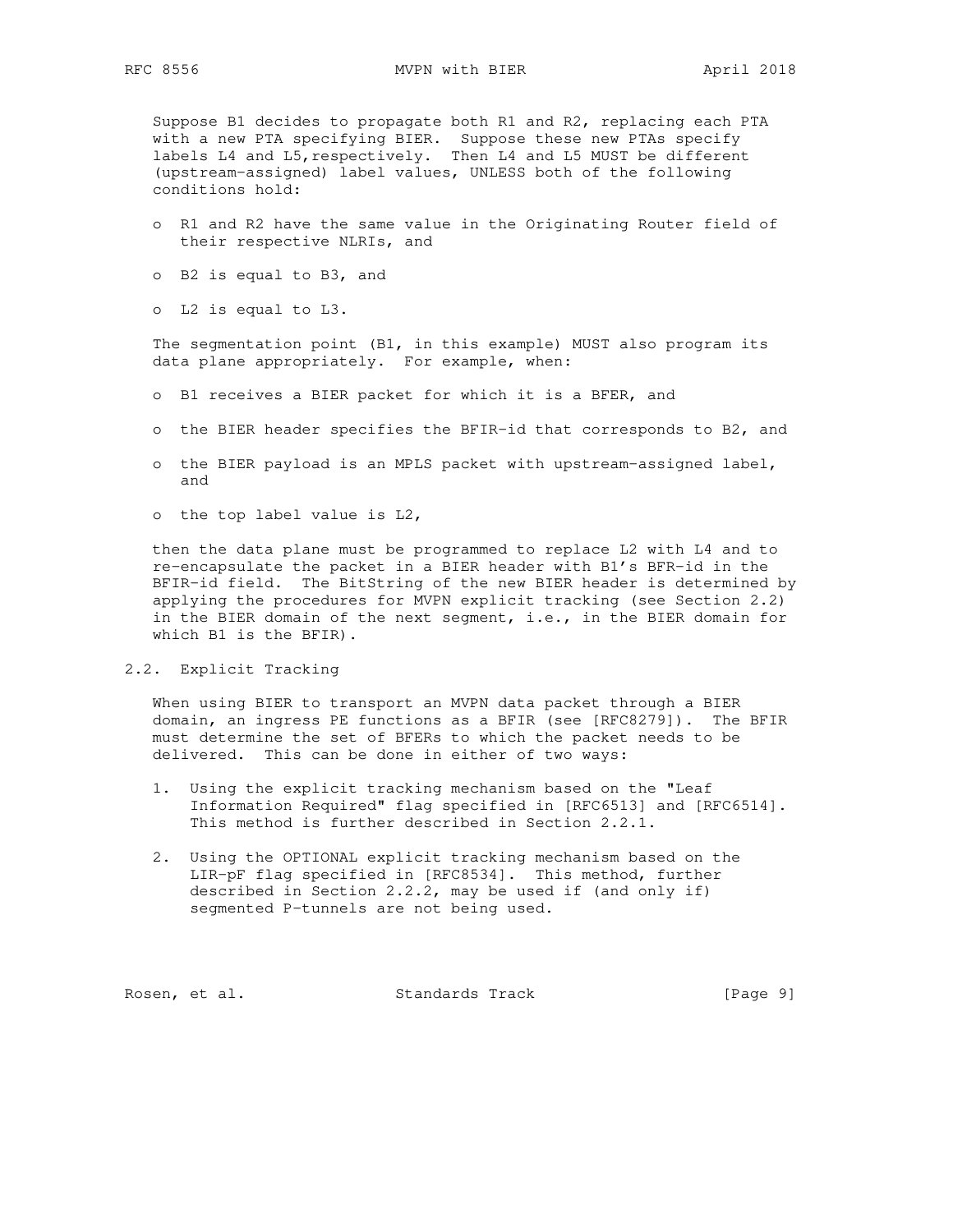### 2.2.1. Using the LIR Flag

 To determine the set of BFERs to which the packets of a given C-flow must be sent, a BFIR MUST originate a (C-S,C-G) S-PMSI A-D route for the given C-flow. It MUST attach a PTA to that route and MUST set the Leaf Information Required (LIR) flag in the PTA. Per [RFC6514], the BFERs that need to receive that C-flow will respond with (C-S,C-G) Leaf A-D routes. By matching the received Leaf A-D routes to the originated S-PMSI A-D routes, the originator of the S-PMSI A-D route determines the set of BFERs that need to receive the multicast data flow that is identified in the NLRI of S-PMSI A-D route.

 Suppose that an ingress PE has originated an I-PMSI A-D route or a wildcard S-PMSI A-D route [RFC6625] with a PTA specifying a tunnel type of BIER. Now suppose that the ingress PE originates an S-PMSI A-D route specifying (C-S,C-G), where (C-S,C-G) "matches" (according to the rules of [RFC6625]) the wildcard S-PMSI A-D route or the I-PMSI A-D route. Instead of attaching a PTA specifying BIER to the (C-S,C-G) route, the ingress PE MAY attach a PTA specifying a tunnel type of "no tunnel information". This is equivalent to attaching the same PTA attached to the matching "less specific" route.

2.2.2. Using the LIR-pF Flag

 If segmented P-tunnels are not being used, the BFIR can determine the set of BFERs that need to receive the packets of a given (C-S, C-G) C-flow as follows. The BFIR MUST originate a wildcard S-PMSI A-D route (either  $(C^{-*}, C^{-*})$ ,  $(C^{-*}, C^{-}G)$ , or  $(C-S, C-G)$ ), and the PTA of that route MUST use the following settings:

- o The LIR-pF flag MUST be set.
- o The tunnel type MUST be set to BIER.
- o A non-zero MPLS label MUST be specified.

Per [RFC8534], a BFER that needs to receive (C-S,C-G) traffic from the BFIR will respond with a Leaf A-D route.

 A BFIR MUST NOT use this method of finding the set of BFERs needing to receive a given C-flow unless it knows that all those BFERs support the LIR-pF flag. How this is known is outside the scope of this document.

Rosen, et al. Standards Track [Page 10]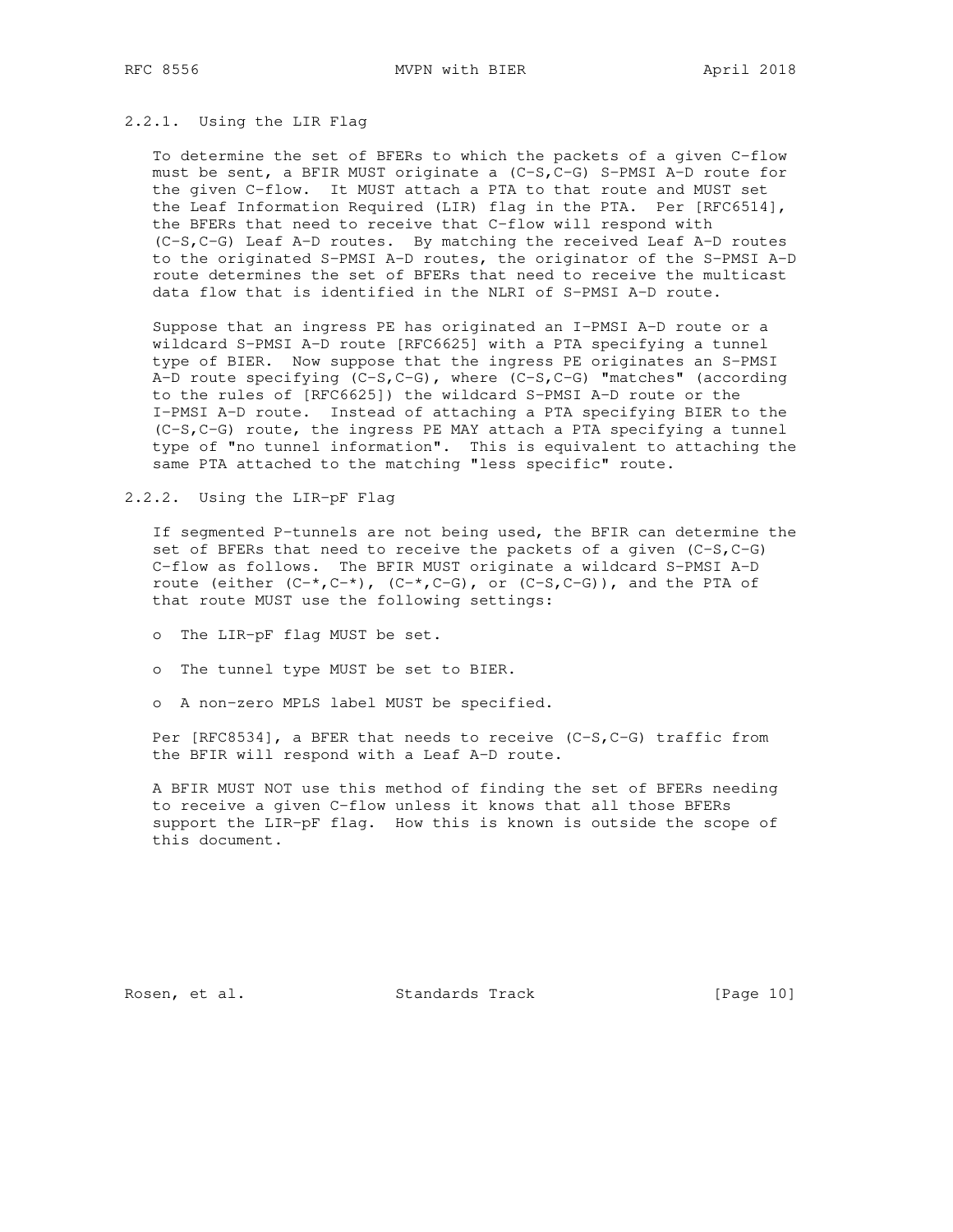This method greatly reduces the number of S-PMSI A-D routes that a BFIR needs to originate; it can now originate as few as one such route (a  $(C^{-*}, C^{-*})$  S-PMSI A-D route), rather than one for each C-flow. However, the method does not provide a way for the BFIR to assign a distinct label to each C-flow. Therefore, it cannot be used when segmented P-tunnels are in use (see Section 4 for an explanation).

Note: If a BFIR originates a  $(C-*$ ,  $C-*$ ) S-PMSI A-D route with the LIR-pF flag set but also originates a more specific wildcard route that matches a particular  $(C-S, C-G)$ , the BFERs will not originate Leaf A-D routes for that  $(C-S, C-G)$  unless the LIR-pF flag is also set in the more specific wildcard route. If the BFIR also originates a (C-S,C-G) S-PMSI A-D route without the LIR flag set, the BFERs will not originate Leaf A-D routes for that  $(C-S, C-G)$  unless the LIR flag is also set in that route.

3. Use of the PMSI Tunnel Attribute in Leaf A-D Routes

Before an egress PE can receive a  $(C-S, C-G)$  flow from a given ingress PE via BIER, the egress PE must have received one of the following x-PMSI A-D routes from the ingress PE:

- o A (C-S,C-G) S-PMSI A-D route (i.e., an S-PMSI A-D route whose NLRI encodes (C-S, C-G)) and whose PTA specifies a tunnel type of BIER. If such a route is found, we refer to it as the "matching x-PMSI A-D route."
- o A "less specific" x-PMSI A-D route (one specifying (C-\*,C-\*),  $(C-*$ , C-G), or  $(C-S$ , C-G)) whose PTA specifies a tunnel type of BIER, and that is the egress PE's "match for reception" of  $(C-S, C-G)$ .

 The rules for determining which x-PMSI A-D route is the match for reception are given in [RFC6625]. However, these rules are modified here to exclude any x-PMSI A-D route that does not have a PTA or whose PTA specifies "no tunnel type".

 If such a route is found, we refer to it as the "matching x-PMSI A-D route."

 If no matching x-PMSI A-D route for (C-S,C-G) is found, the egress PE cannot receive the (C-S,C-G) flow from the ingress PE via BIER until such time as a matching route is received.

Rosen, et al. Standards Track [Page 11]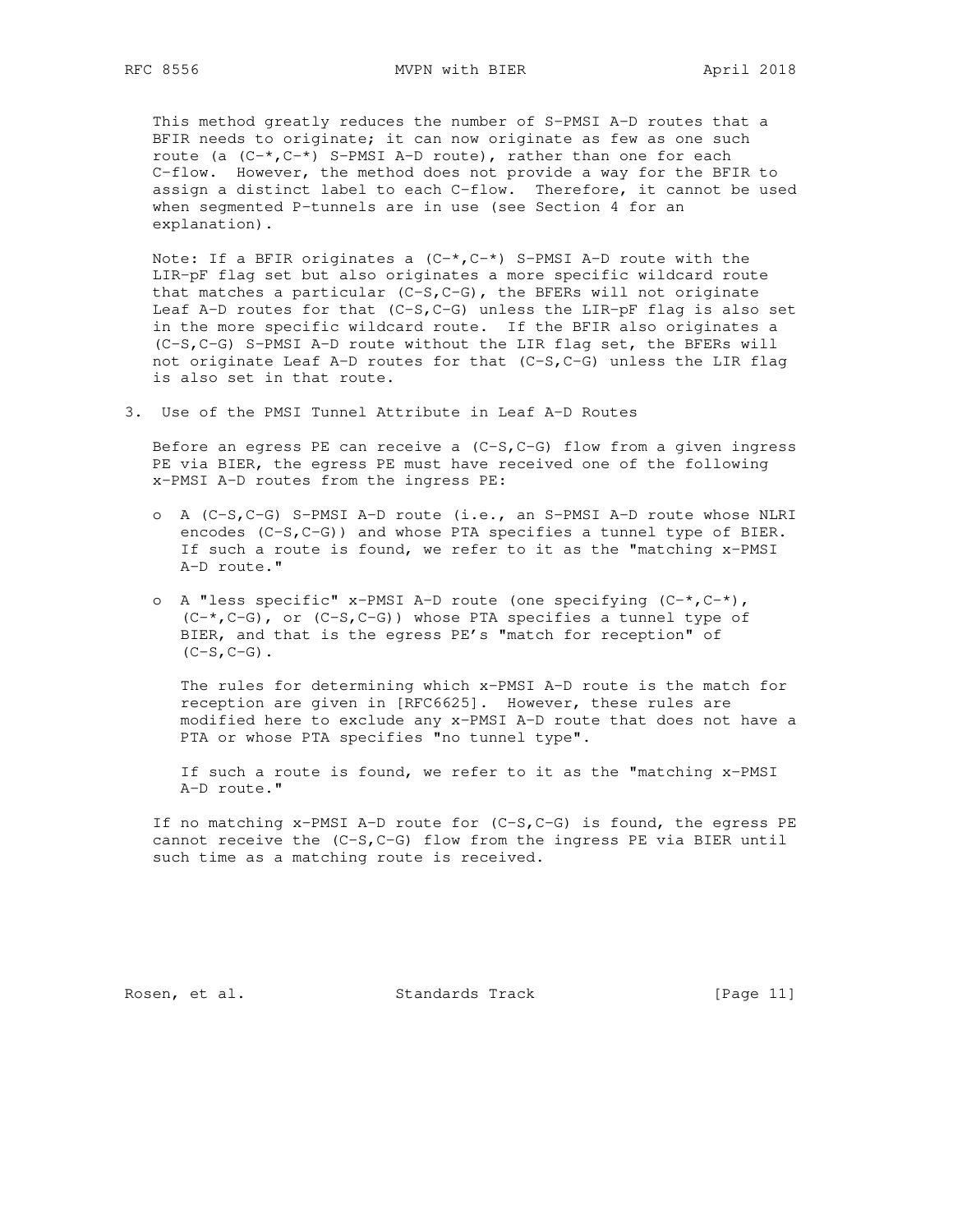When an egress PE determines that it needs to receive a  $(C-S, C-G)$  flow from a particular ingress PE via BIER, it originates a Leaf A-D route. Construction of the Leaf A-D route generally follows the procedures specified in [RFC6514] or, optionally, the procedures specified in [RFC8534]. However, when BIER is being used, the Leaf A-D route MUST carry a PTA that is constructed as follows:

- 1. The tunnel type MUST be set to BIER.
- 2. The MPLS Label field SHOULD be set to zero.
- 3. The sub-domain-id subfield of the Tunnel Identifier field (as defined in Section 2) MUST be set to the corresponding value from the PTA of the matching x-PMSI A-D route.
- 4. The BFR-id subfield of the Tunnel Identifier field MUST be set to the BFR-id in the sub-domain identified by the sub-domain-id subfield of the egress PE (BFER).
- 5. The BFR-prefix field of the Tunnel Identifier field (as defined in Section 2) MUST be set to the egress PE's (BFER's) BFR-prefix.

 The BFR-prefix need not be the same IP address that is carried in any other field of the Leaf A-D route.

When an ingress PE receives such a Leaf A-D route, it learns the BFR-prefix of the egress PE from the PTA. The ingress PE does not make any use the value of the PTA's MPLS label field.

 Failure to properly construct the PTA cannot always be detected by the protocol and will cause improper delivery of the data packets.

4. Data Plane

 The MVPN application plays the role of the "multicast flow overlay" as described in [RFC8279].

4.1. Encapsulation and Transmission

 To transmit an MVPN data packet, an ingress PE follows the rules of [RFC6625] to find the x-PMSI A-D route that is a "match for transmission" for that packet. (In applying the rules of [RFC6625], any S-PMSI A-D route with a PTA specifying "no tunnel information" is ignored.) If the matching route has a PTA specifying BIER, the (upstream-assigned) MPLS label from that PTA is pushed on the packet's label stack. Then the packet is encapsulated in a BIER

Rosen, et al. Standards Track [Page 12]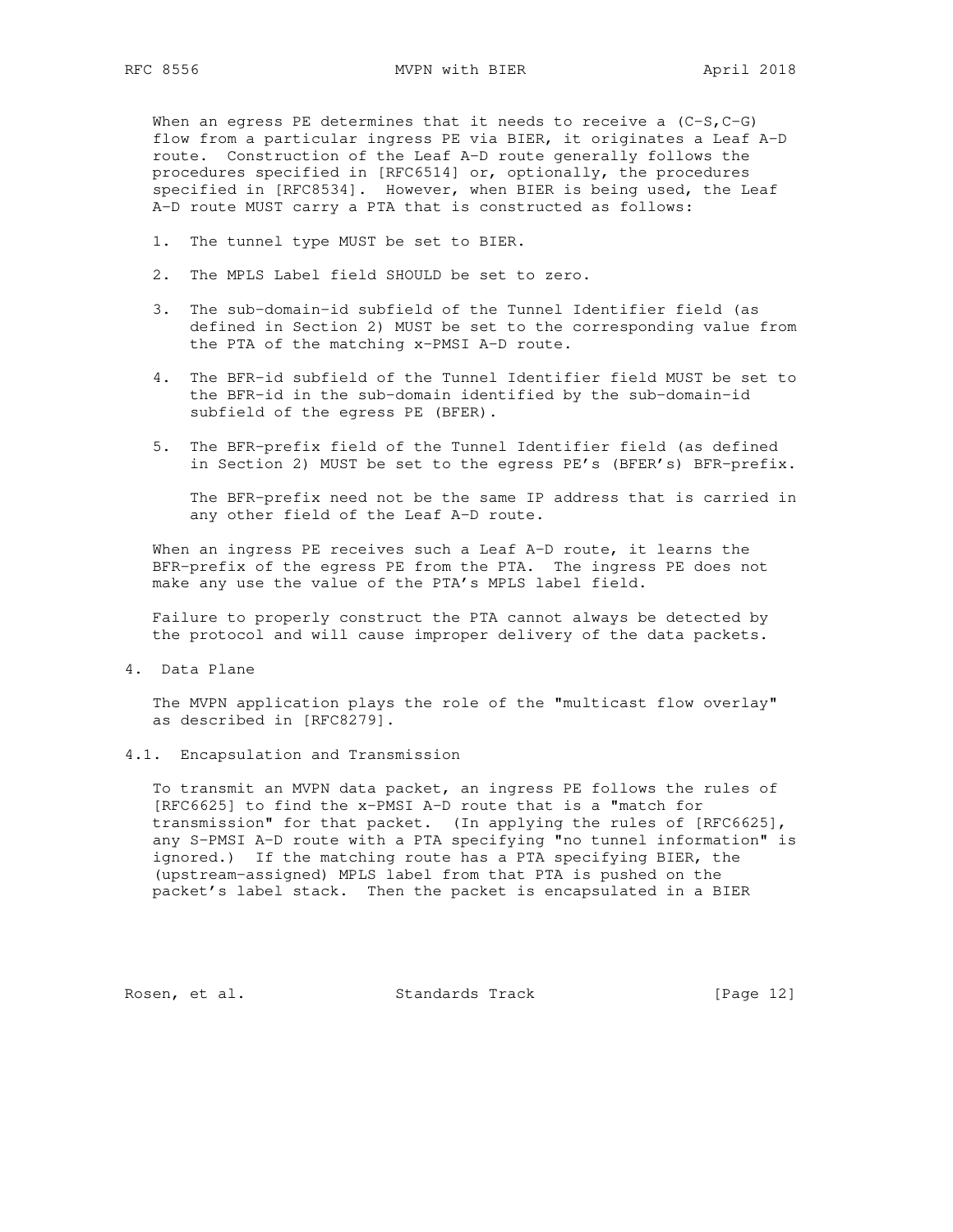header. That is, the ingress PE functions as a BFIR. The BIER sub-domain used for transmitting the packet is specified in the PTA of the above-mentioned x-PMSI A-D route.

 In order to create the proper BIER header for a given packet, the BFIR must know all the BFERs that need to receive that packet. It determines this by finding all the Leaf A-D routes that correspond to the S-PMSI A-D route that is the packet's match for transmission. There are two different cases to consider:

 1. The S-PMSI A-D route that is the match for transmission carries a PTA that has the LIR flag set but does not have the LIR-pF flag set.

 In this case, the corresponding Leaf A-D routes are those whose "route key" field is identical to the NLRI of the S-PMSI A-D route.

 2. The S-PMSI A-D route that is the match for transmission carries a PTA that has the LIR-pF flag.

 In this case, the corresponding Leaf A-D routes are those whose "route key" field is derived from the NLRI of the S-PMSI A-D route according to the procedures described in Section 5.2 of [RFC8534].

 The Leaf A-D route from a given BFER will contain a PTA that specifies the BFER's BFR-prefix. With this information, the BFIR can construct the BIER BitString.

 However, if the PTA of the Leaf A-D route from a given BFER specifies a sub-domain other than the one being used for transmitting the packet, the bit for that BFER cannot be determined and that BFER will not receive the packet.

 The BIER-encapsulated packet is then forwarded, according to the procedures described in [RFC8279] and [RFC8296]. (See especially Section 3, "Imposing and Processing the BIER Encapsulation" in [RFC8296].)

Rosen, et al. Standards Track [Page 13]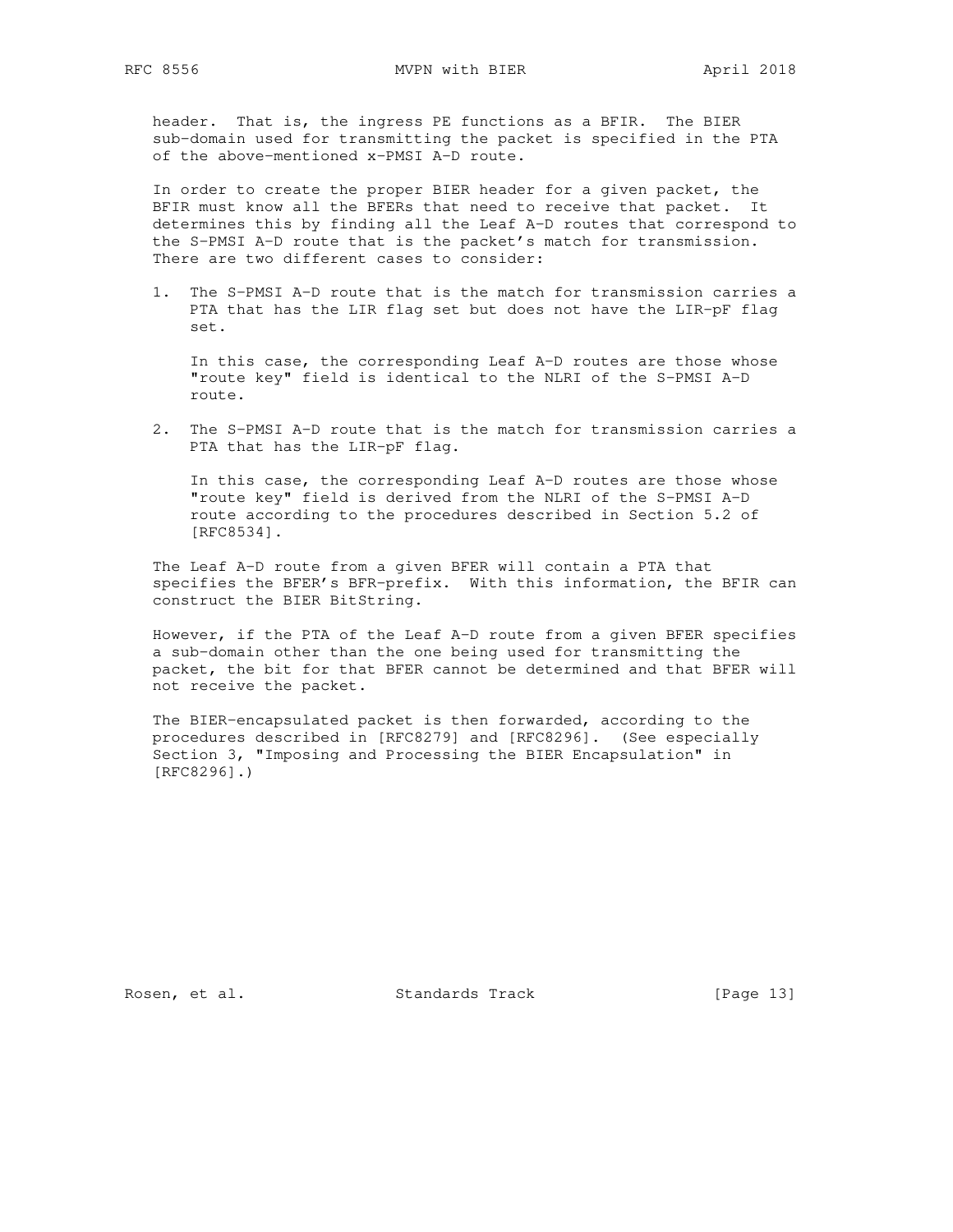## 4.2. Disposition

 When a BFER receives an MVPN multicast data packet that has been BIER-encapsulated, the BIER layer passes the following information to the multicast flow overlay:

- o The sub-domain-id and the BFIR-id from the BIER header. (As the sub-domain-id is inferred from the BIFT-id field of the BIER header, an implementation might choose to pass the BIFT-id rather than the sub-domain-id; this is an implementation matter.)
- o The "payload", which is an MPLS packet whose top label is an upstream-assigned label. In the data plane, the BFIR-id and the sub-domain-id provide the context in which the upstream-assigned label is interpreted.

 By looking up the upstream-assigned label in the appropriate context, the multicast flow overlay determines whether the BFER is an egress PE for the packet.

 Note that if segmented P-tunnels are in use, a BFER might be a P-tunnel segmentation border router rather than an egress PE, or a BFER might be both an egress PE and a P-tunnel segmentation border router. Depending upon the role of the BFER for the given packet, it may need to follow the procedures of Section 4.2.1, the procedures of Section 4.2.2, or both.

4.2.1. At a BFER That Is an Egress PE

 From looking up the packet's upstream-assigned label in the context of the packet's BFIR-prefix, the egress PE determines the egress VRF for the packet. From the IP header of the payload, the multicast states of the VRF, the upstream-assigned label, and the BFR-prefix, the egress PE can determine whether the packet needs to be forwarded out one or more VRF interfaces.

4.2.2. At a BFER That Is a P-tunnel Segmentation Boundary

When segmented P-tunnels are being used, a BFER that receives a BIER encapsulated MVPN multicast data packet may need to be forwarded on its next P-tunnel segment. The choice of the next P-tunnel segment for the packet depends upon the C-flow to which the packet belongs. As long as the BFIR has assigned the MPLS label according to the constraints specified in Section 2.1, the BFIR will have assigned distinct upstream-assigned MPLS labels to distinct C-flows. The BFER can thus select the proper "next P-tunnel segment" for a given packet simply by looking up the upstream-assigned label that immediately follows the BIER header.

Rosen, et al. Standards Track [Page 14]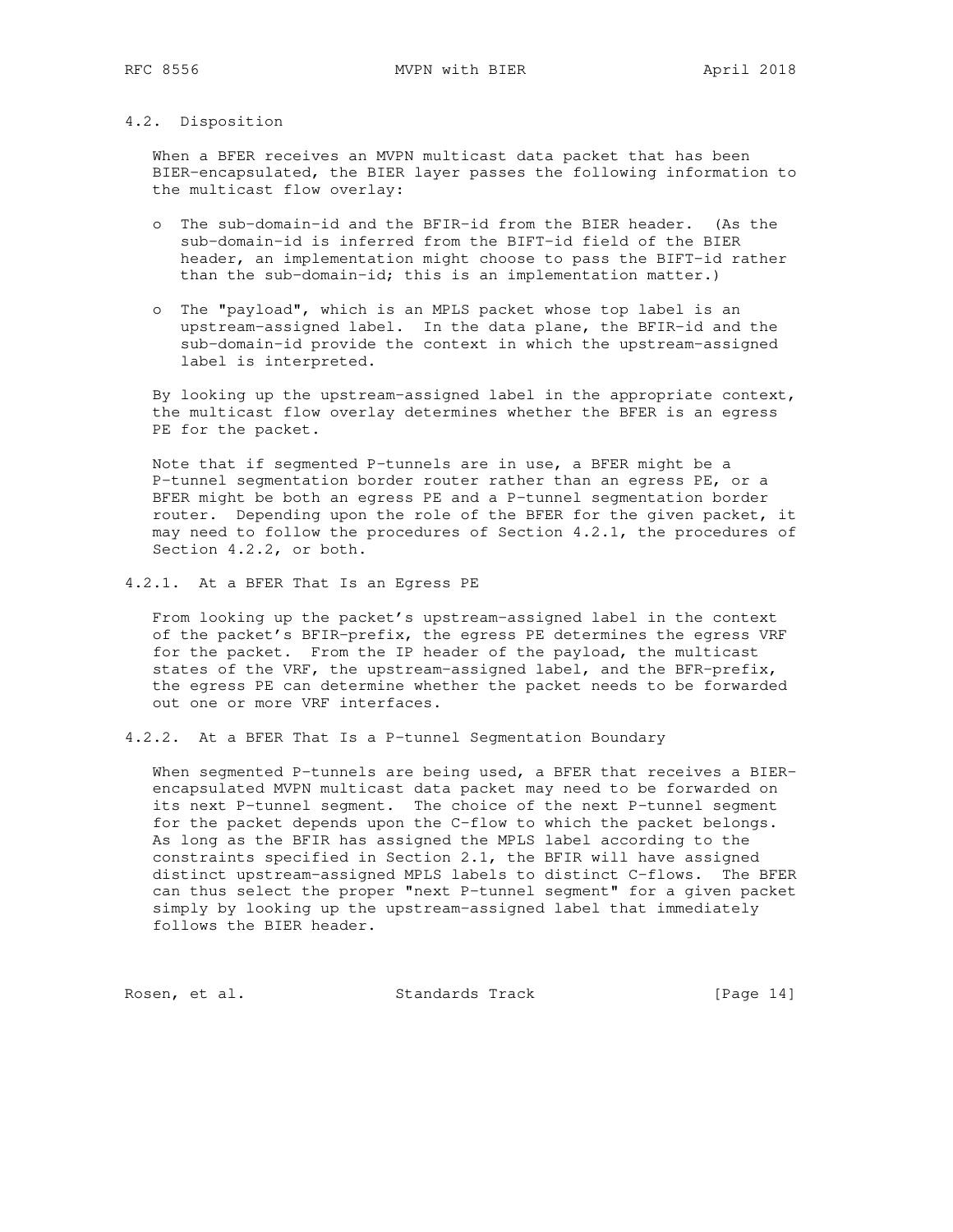# 5. IANA Considerations

 IANA has assigned the codepoint 0x0B to BIER in the "P-Multicast Service Interface Tunnel (PMSI Tunnel) Tunnel Types" registry.

6. Security Considerations

 The procedures of this document do not, in themselves, provide privacy, integrity, or authentication for the control plane or the data plane. For a discussion of the security considerations regarding the use of BIER, please see [RFC8279] and [RFC8296]. Security considerations regarding VPN technology based on [RFC4364], [RFC6513], and [RFC6514] can be found in those RFCs.

- 7. References
- 7.1. Normative References
	- [RFC2119] Bradner, S., "Key words for use in RFCs to Indicate Requirement Levels", BCP 14, RFC 2119, DOI 10.17487/RFC2119, March 1997, <https://www.rfc-editor.org/info/rfc2119>.
	- [RFC4364] Rosen, E. and Y. Rekhter, "BGP/MPLS IP Virtual Private Networks (VPNs)", RFC 4364, DOI 10.17487/RFC4364, February 2006, <https://www.rfc-editor.org/info/rfc4364>.
	- [RFC5331] Aggarwal, R., Rekhter, Y., and E. Rosen, "MPLS Upstream Label Assignment and Context-Specific Label Space", RFC 5331, DOI 10.17487/RFC5331, August 2008, <https://www.rfc-editor.org/info/rfc5331>.
	- [RFC6513] Rosen, E., Ed. and R. Aggarwal, Ed., "Multicast in MPLS/ BGP IP VPNs", RFC 6513, DOI 10.17487/RFC6513, February 2012, <https://www.rfc-editor.org/info/rfc6513>.
	- [RFC6514] Aggarwal, R., Rosen, E., Morin, T., and Y. Rekhter, "BGP Encodings and Procedures for Multicast in MPLS/BGP IP VPNs", RFC 6514, DOI 10.17487/RFC6514, February 2012, <https://www.rfc-editor.org/info/rfc6514>.
	- [RFC6625] Rosen, E., Ed., Rekhter, Y., Ed., Hendrickx, W., and R. Qiu, "Wildcards in Multicast VPN Auto-Discovery Routes", RFC 6625, DOI 10.17487/RFC6625, May 2012, <https://www.rfc-editor.org/info/rfc6625>.

Rosen, et al. Standards Track [Page 15]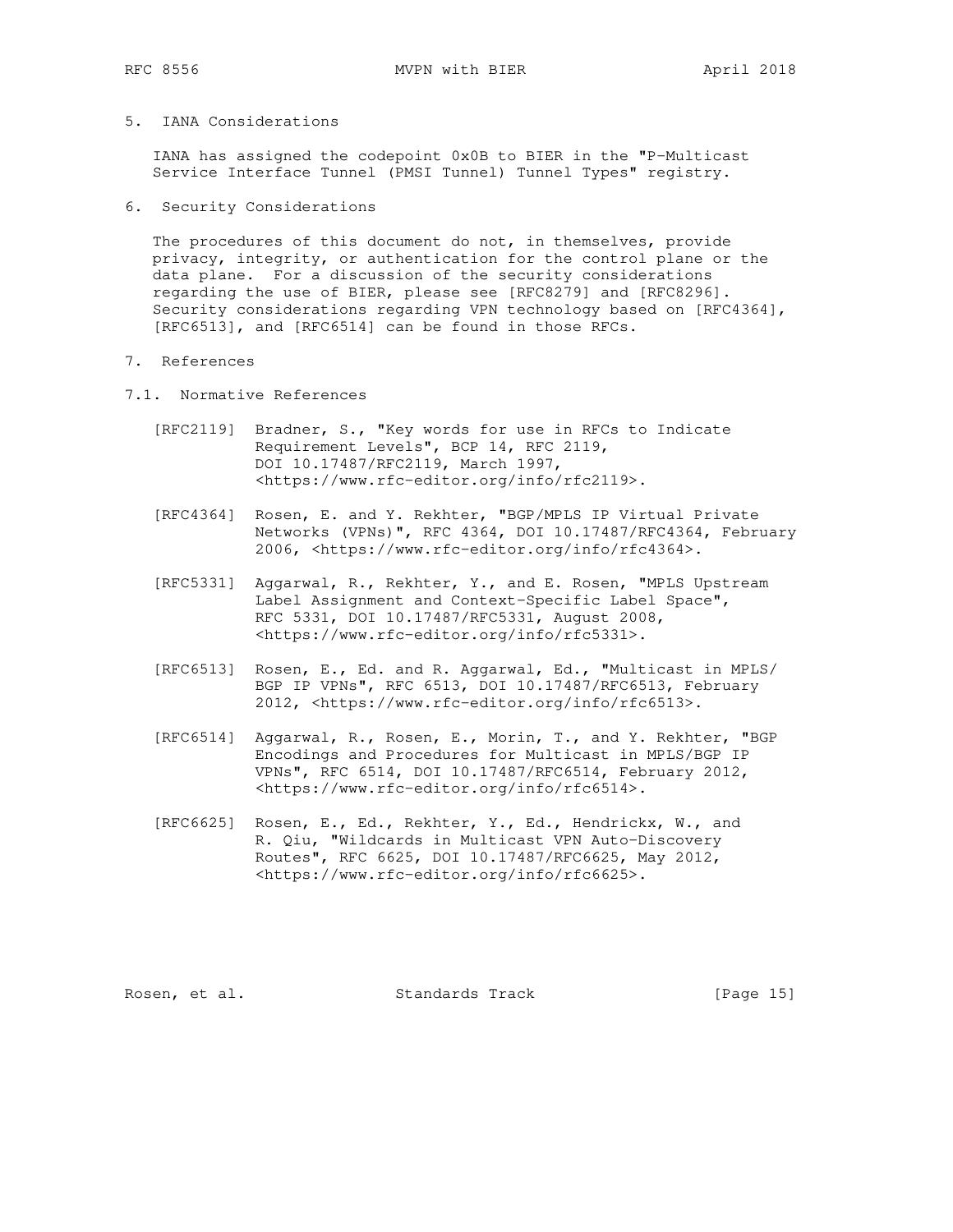- [RFC8174] Leiba, B., "Ambiguity of Uppercase vs Lowercase in RFC 2119 Key Words", BCP 14, RFC 8174, DOI 10.17487/RFC8174, May 2017, <https://www.rfc-editor.org/info/rfc8174>.
- [RFC8279] Wijnands, IJ., Ed., Rosen, E., Ed., Dolganow, A., Przygienda, T., and S. Aldrin, "Multicast Using Bit Index Explicit Replication (BIER)", RFC 8279, DOI 10.17487/RFC8279, November 2017, <https://www.rfc-editor.org/info/rfc8279>.
- [RFC8296] Wijnands, IJ., Ed., Rosen, E., Ed., Dolganow, A., Tantsura, J., Aldrin, S., and I. Meilik, "Encapsulation for Bit Index Explicit Replication (BIER) in MPLS and Non- MPLS Networks", RFC 8296, DOI 10.17487/RFC8296, January 2018, <https://www.rfc-editor.org/info/rfc8296>.
- [RFC8534] Dolganow, A., Kotalwar, J., Rosen, E., Ed., and Z. Zhang, "Explicit Tracking with Wildcard Routes in Multicast VPN", RFC 8534, DOI 10.17487/RFC8534, February 2019, <https://www.rfc-editor.org/info/rfc8534>.

### 7.2. Informative References

- [RFC7524] Rekhter, Y., Rosen, E., Aggarwal, R., Morin, T., Grosclaude, I., Leymann, N., and S. Saad, "Inter-Area Point-to-Multipoint (P2MP) Segmented Label Switched Paths (LSPs)", RFC 7524, DOI 10.17487/RFC7524, May 2015, <https://www.rfc-editor.org/info/rfc7524>.
- [RFC7900] Rekhter, Y., Ed., Rosen, E., Ed., Aggarwal, R., Cai, Y., and T. Morin, "Extranet Multicast in BGP/IP MPLS VPNs", RFC 7900, DOI 10.17487/RFC7900, June 2016, <https://www.rfc-editor.org/info/rfc7900>.

#### Acknowledgments

 The authors wish to thank Jeffrey Zhang for his ideas and contributions to this work. We also thank Stig Venaas for his review and comments.

Contributors

 IJsbrand Wijnands Cisco Systems, Inc. De Kleetlaan 6a Diegem 1831 Belgium Email: ice@cisco.com

Rosen, et al. Standards Track [Page 16]